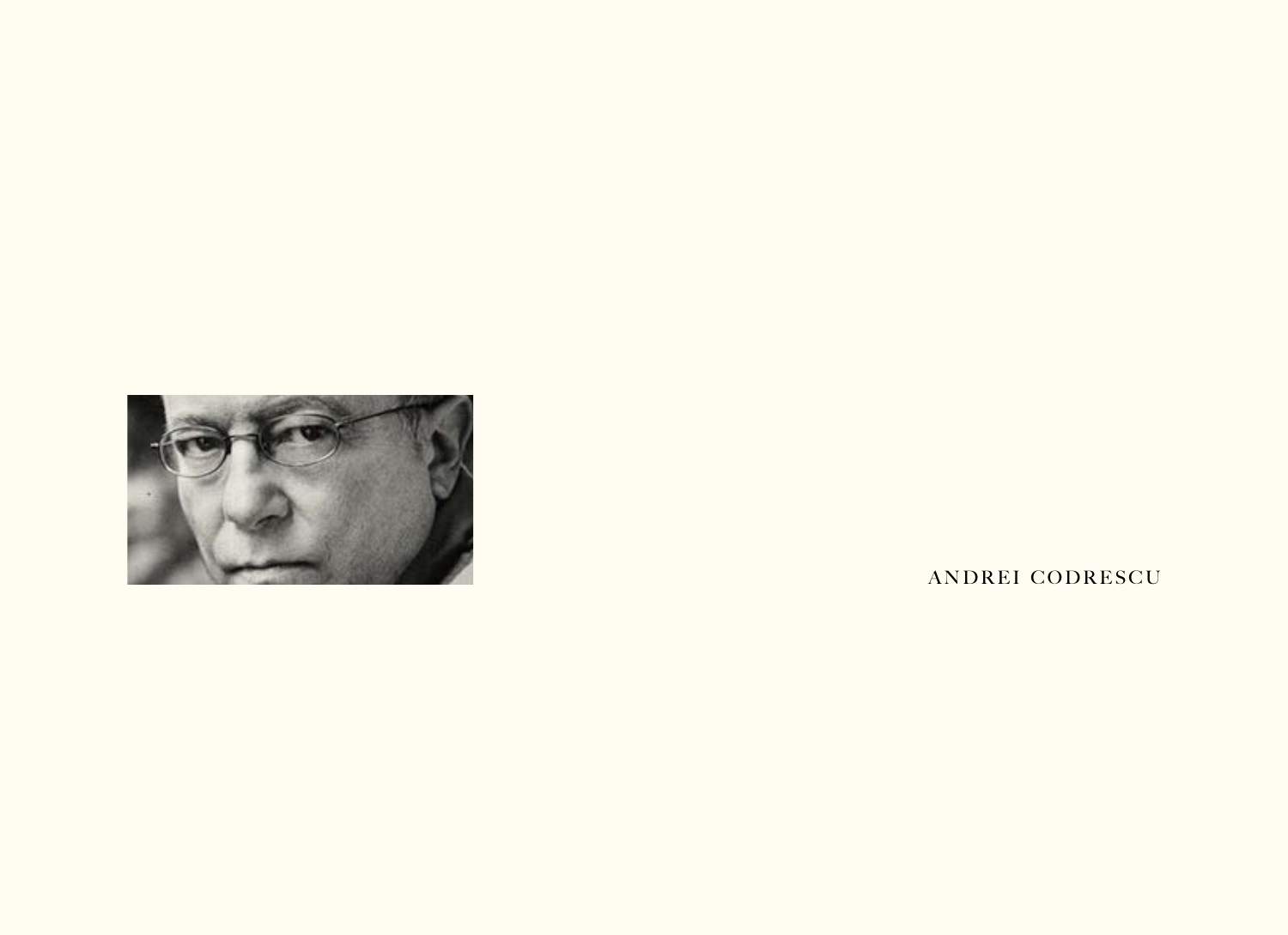## Interview with Andrei Codrescu THE BACON REVIEW

TBR: Your new book, So Recently Rent a World: *New and Selected Poems* has just been published by Coffee House Press. The book collects the best work of your poetic oeuvre, including several new poems. How did this book come to be, and who did the selection?

AC: It was Ted Berrigan, I think, who told me that I should publish a Selected Poems every ten years if I'm still writing. Every decade a new Selected rededicates you, Joe Cardarelli used to say. They both meant that you should do that when you're alive. Post-mortem collections are editorial fancies. This particular tome selects from half a century of poetic crimes, and I couldn't have done (given sheer volume) without Allan Kornblum, dear friend and founder/publisher of Coffee House Press. When I handed Allan the first selection, he was baffled: it seems that my complicated vision of the book's story and my idea of my poems was neither comprehensible nor sensical. I had decided to eliminate

chronology (a criterion for my last Selected, "Alien Candor," *Black Sparrow Press*) and obvious thematic affinities. The result was a splendid mess I wanted to title, "Please Don't Wash." Happily, Allan took matters in hand, reread all my books (many of which he had published), and gave the book solid order and shape. You can now see how alive the poems are in the company for which they were intended. I'm a lucky dog: an appreciator, a hard worker, a publisher and a poet himself took pity on me. Allan is pure treasure. I realized when the book was done, and the double meaning of "rent" in the title threw a good retrospective light on the poems, that I hate to reread myself. I write to get rid of the stuff that obsesses me, so why deal with it again, for chrissakes? It's for readers to delight in my discarded junk.

TBR: You've published hundreds of poems in the last several decades, but you are also known for your witty, subversive, and sometimes satirical essays. You've published collections of writing on New Orleans, NPR, travel, literary criticism, and a wide range of other subjects. Are you still actively writing both essays and poetry? What do you feel inspired to write about?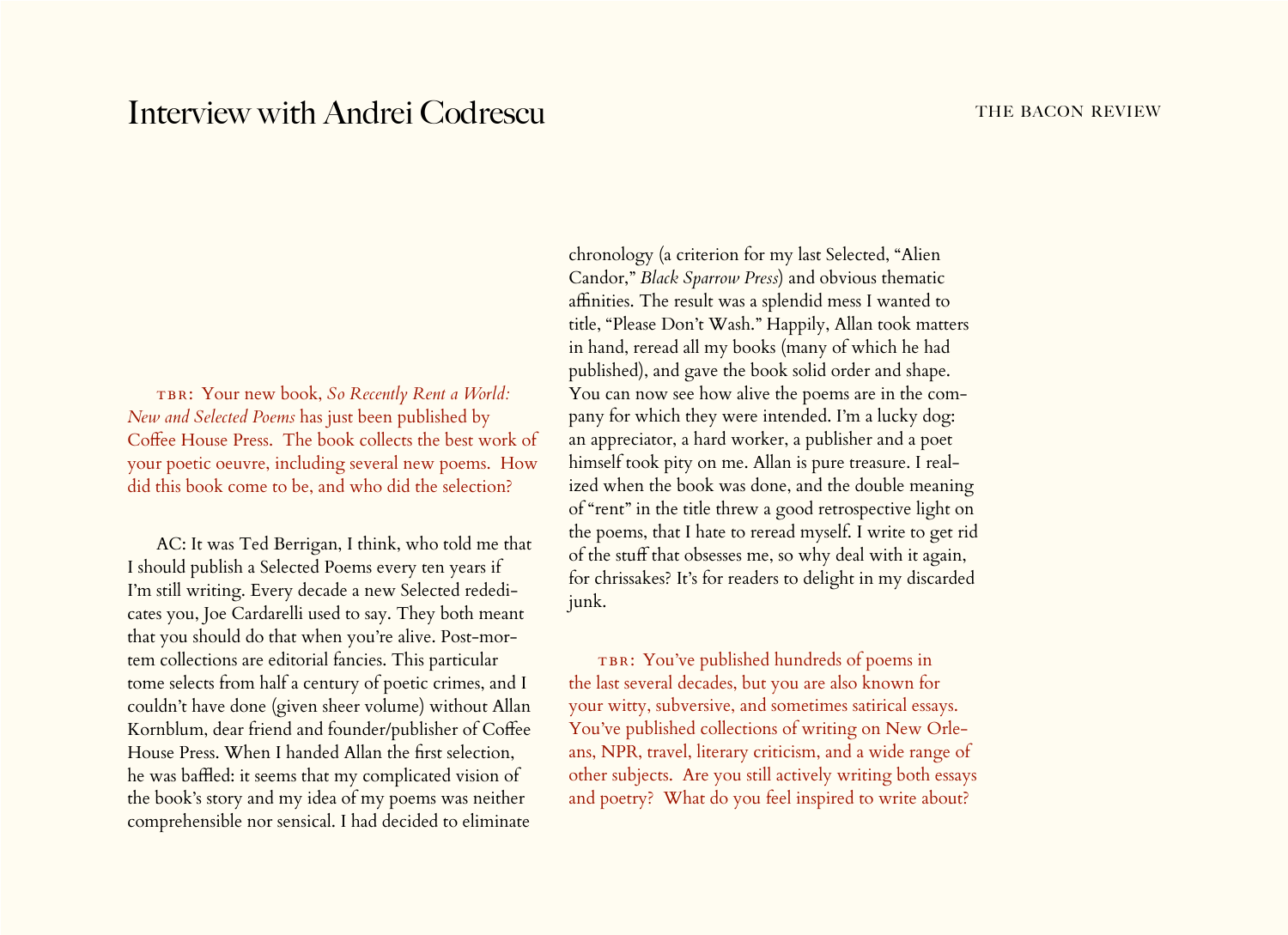I had to make a living, so I wrote complete sentences, aka, essays. Those are to poetry what beer is to whiskey: 8% proof to 80%. Maybe if I (and all poets) had a bigger stage, and an audience not made dumb and stupid by the media, we could have made America a place of intelligent citizens who would never use horrid ciches like "the melting pot" or "the middle class" to describe themselves. Because the audience has been stupefied, I was lucky to smuggle a bit of poetry into my essays. The reason I could do that is because I have an accent, and nobody has any idea what I'm REALLY saying. At NPR they quit listening years ago, lulled to sexy somnolence by my accent. I would say, "White man, tomorrow you die!," and my producers would hear, "Waking up with a cry." In my essay books and novels people who read (all five of them) noticed, of course, that I am a monster. They rejoiced, but it's a secret. As to what inspires me, it's women and alcohol, combined occasionally with civic indignation and allergy to political rhetoric.

TBR: You've spoken before about your rich collaboration with the poets, artists, and thinkers of the 1960s, and the significance it had on your ideas. Are you collaborating with other poets now? How has the internet

## changed your ideas of collaboration?

AC: I love collaborating. The New York School of Poetry poets in the late 60s, Allan Kornblum's Actualist poets in the 70s, and all my friends since, were people I wanted to hang out with. Since we were all poets we wrote things together. Works of genius, all of them. I have boxes of unpublished poems, novels, drawings -- "exquisite corpses," as the Surrealists, our literary predecessors in orgiastic practices, called such artistic collaborations. I haven't had time to reread any of it, but I do remember the quickening pulses and stimulated ero-zones that accompanied each of these acts of typing. Now that the internet is here and communism is dead, I renewed my relations with Romania, my native place, and the Romanian language: I wrote a booklength poem together with the great Ruxandra Cesereanu, called "Submarinul Iertat," published in Romania by Editura Brumar. I translated it into English as "The Forgiven Submarine," it was published in a bilingual ediition by *Black Widow Press*. If one wants to know how languages work in the brain, and what wonders they do in the brain, should read this book slowly and wallow in its multilingual shamelessness. I see now that brain scholars claim that bilinguals don't get Alzhei-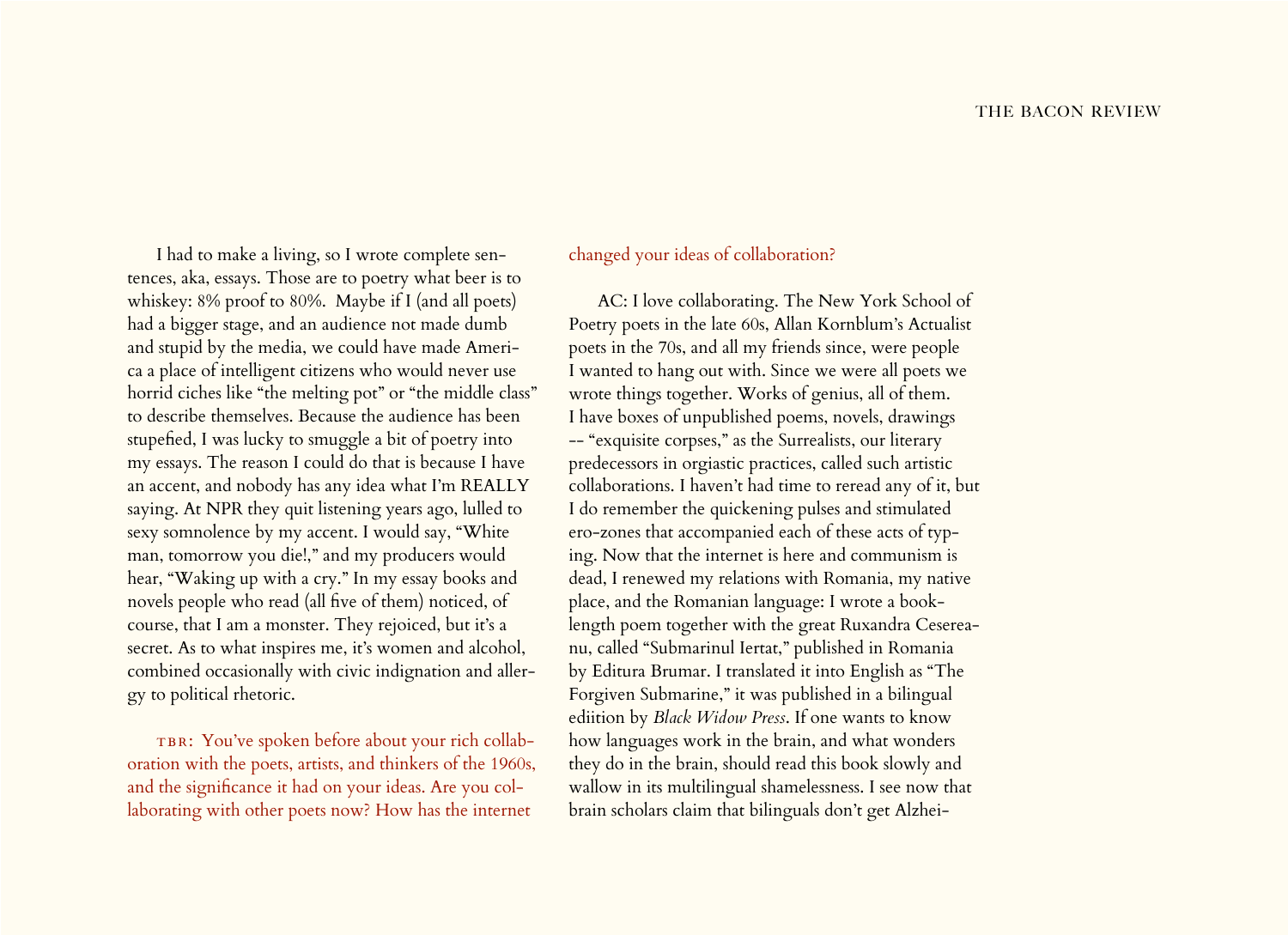mer's, and that plurilinguals don't even more. Well, of course. Plurilinguality IS a kind if Alzheimer's: you speak all the languages, or rather an ur-language, because a crystal-sharp forgetting blows away your memories of experience like astrong wind, leaving behind only the bone-clean bedrock of language(s). I say a "a kind of Alzheimer's," because, unfortunately, the medical horror that goes by that name is a swamp, fog, miasma, not a cleansing crystalline event. The internet is not such a great aid to collaboration, which seems counterintuitive, but it's true: you have to smell the person you collaborate with. Happily, I was able to smell Ruxandra once before we started emailing back and forth, and I kept a little flask of her smell by my laptop. Each time it was my turn, I took a whiff and said a prayer.

TBR: You are the founder and editor of *Exquisite Corpse*, a former print journal that was a real innovator in switching to online only. It was a model publication for *The Bacon Review* before we launched the magazine. How are things going at *Exquisite Corpse*, and what are you publishing these days? What do you look for in the work you publish, and are there any up-and-coming authors you are especially excited about

Thank you, glad to hear it. I love the name of your magazine: was it Gloria Swanson who said, "The smell of frying bacon is the most optimistic smell in America"? *Exquisite Corpse* is now the *Secret Corpse*. When you go to *[corpse.org](http://www.corpse.org)*, our website you'll see a big NO on the Homepage on a background of rejection letters. If you click on the NO, a very lively Corpse opens up for you. I did this to stave the flood of unsolicited submissions, but also because I like the idea of hiding in plain sight. Everyone lives now in the prison of the internet, so it's the only place to hide. You can't get outside because there isn't any outside left. Since the *Secret Corpse* started uploading, we have more readers than we had when anyone could find us. Weird. People like to be invisible any way they can, even on full display. I like my friends' writings, for the most part, and work that is so real it makes your teeth hurt, or so fantastic it causes arousal.

TBR: Where do you call home now? Are you traveling often, and do you ever go back to Romania?

I travel way too much, I've been to Romania every year since they shot Ceausescu, the dictator, but I'm not going now because it's full of fascists, and Germa-